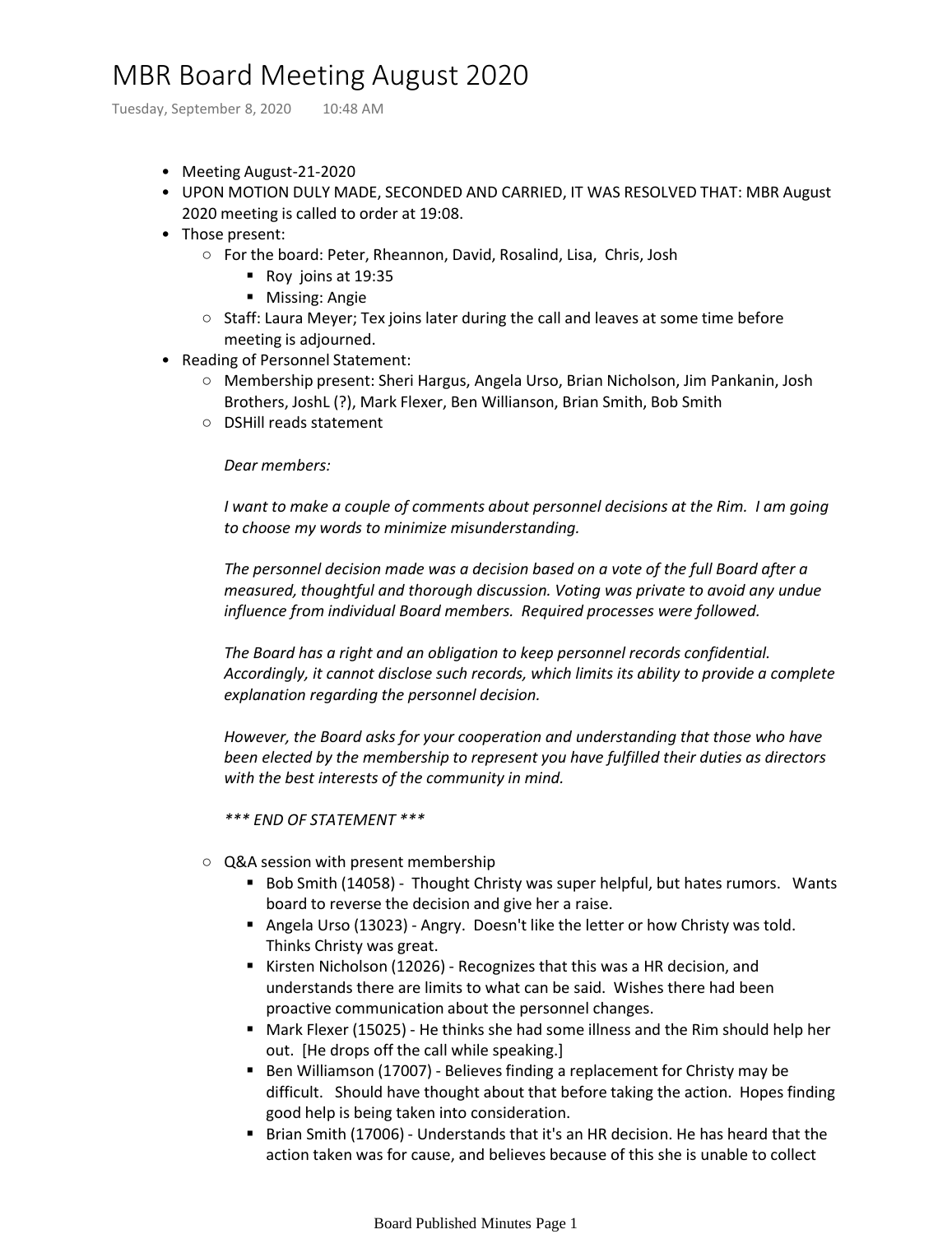unemployment [*Ed: this statement is not correct as MBR has not challenged filing and claim*]. If for cause and reason was financial in nature, board needs to order a full audit. If not financial, then need for leniency.

- Angela Urso (13023) Wants to know what the board's plan is for managing the office.
	- □ Lisa: Bookkeeper (Laura) and board have been covering.
- Bob Smith (14058) What are next steps? Executive session. What are you going to do now that you have heard the people on the call?
	- □ Peter: recognize this is a charged issue. Further discussion will take place in Exec Session only.
- Sheri Hargus (18006) Would have liked better communication around staffing change. Broad statement. Wants to know to whom office reports.
	- □ Lisa: reiterates that can't say much. We have heard your concerns. Office reports to Lisa.
	- □ Peter: Putting better policies and reporting structure in place.
- Mark Flexer (15025) wants more info about this.
	- □ Peter: reiterates that what we have said this
	- □ DSHill reiterates we can't say anything.
- Bob Smith (14058) Important people...
- Rheannon this was done by the board. Worked to make the best of this.
- 19:47 UPON MOTION DULY MADE, SECONDED AND CARRIED, IT WAS RESOLVED THAT: the meeting should move on. All agree.
	- Angela Urso wants to know whether they can stay on the call. Answer is yes, until Executive (Closed) Session.
- July 2020 meeting minutes. UPON MOTION DULY MADE, SECONDED AND CARRIED, IT WAS RESOLVED THAT the July 2020 meeting minutes are approved; all approve. (Since Angie didn't respond to email thread to approve by mail, we need to vote on these.)
- May 2020 meeting minutes. (Josh and David not on board for this, and therefore do not vote on this motion.)
	- UPON MOTION DULY MADE, SECONDED AND CARRIED, IT WAS RESOLVED THAT May 2020 meeting minutes are approved.
	- All others approve (excluding David and Josh, who were not on the board during this meeting).
- Member to board correspondence: none.
- Directors' updates
	- President (Lisa) Report posted. No spoken beyond written report
	- Treasury (Chris) Report posted. Reads through his notes on financial position to membership
	- Property Standards (Peter) Report posted. Discusses tree work/arborist, equipment purchase for Tex, capital projects, water pressure, high speed internet @ Rim.
	- Grounds and Maintenance (Roy) focus on re-siding the clubhouse, in addition to some small repairs inside of Clubhouse.
	- Member Relations (Rosie) Report posted. W/r/t recent fire, was very difficult contacting the owners of the property due to old contact info.
		- Contact info needs to be accurate.
		- Raised need to be more proactive with wildfire preparations. Hope we can get as many people as possible to join the fire preparedness call. There will also be separate assessments of properties. The call with Whatcom County will be broadcast to membership and held Monday, Aug-31-2020.
		- Also, people could link onto our bringing an ISA (International Society of Arboriculture) Arborist to the Rim on a quarterly basis.
	- Violations (Rheannon) -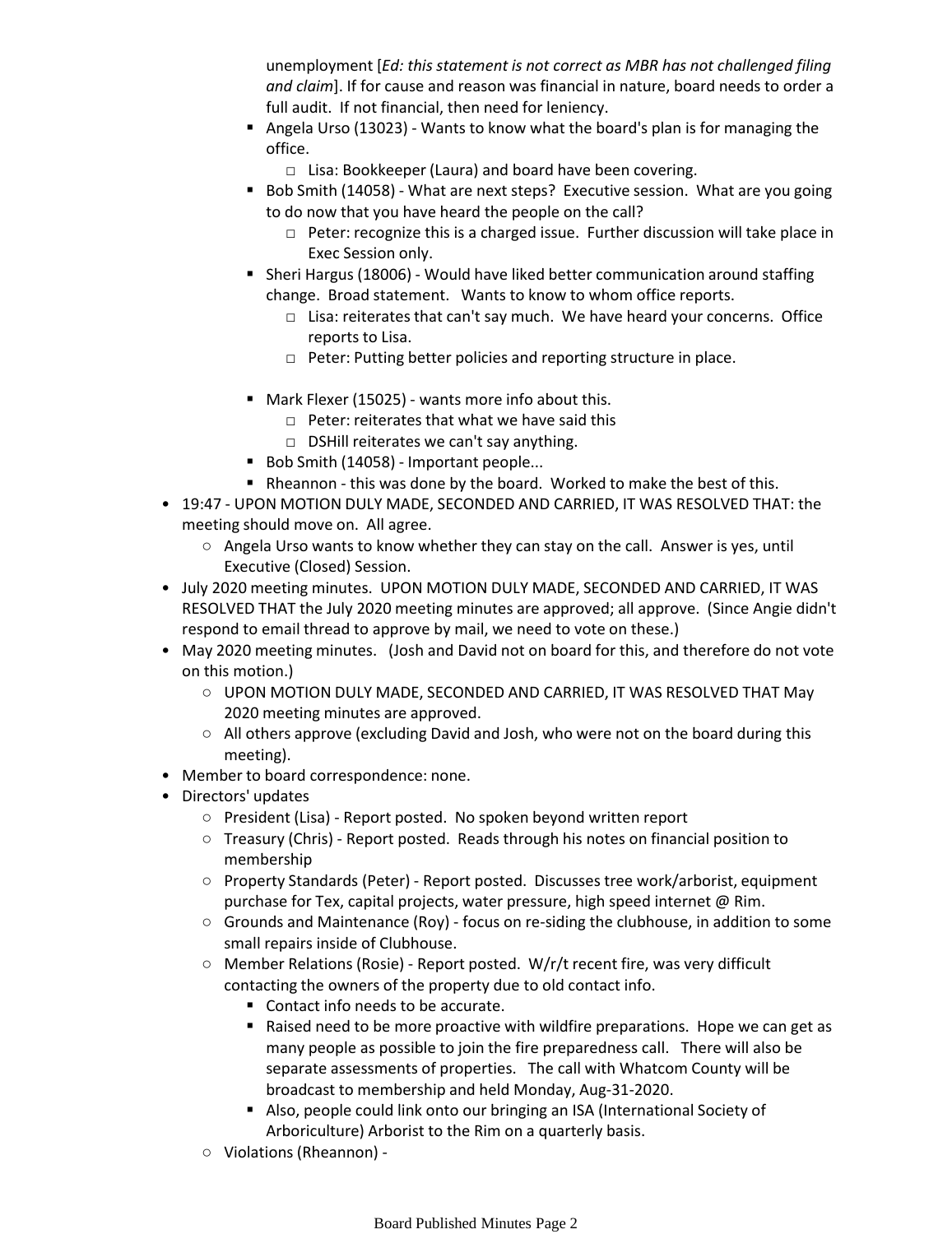■ 12009 - Dog off leash fine. After warning, member continuing to walk off leash. Rule was changed to require leashes about 15 years ago. Fine was \$100. UPON MOTION DULY MADE, SECONDED AND CARRIED, IT WAS RESOLVED THAT: reduce fine to \$50.

□ All approve.

- 15002 Failure to register guests/rentals. Member appealed this at last (July) meeting. She has submitted a second appeal.
	- □ UPON MOTION DULY MADE, SECONDED AND CARRIED, IT WAS RESOLVED THAT: MBR stay with fines and move on:
	- □ All approve.
- 16013 Same deal: failure to register guests. 2nd appeal.
	- □ UPON MOTION DULY MADE, SECONDED AND CARRIED, IT WAS RESOLVED THAT: MBR lets fines stand with a side policy (*see, below*) not to consider second appeals w/o introduction of material new info. All approve.
- **UPON MOTION DULY MADE, SECONDED AND CARRIED, IT WAS RESOLVED THAT:** MBR would not accept additional appeals w/o the submission of new material information.
	- □ All approve.
- (15031) vegetative fire on July 31, 2020. What happened: member burned brush pile on Thursday, July 30, left MBR that evening; fire was down below duff (i.e., fire was not ignited on mineral soil, but organic soil); on Friday fire reignited and spread . Fine or not? As a teaching moment, this probably accomplished the teaching. Side: set up a clear policy on how to respond to fires. Let's leave 15031 as a warning (non-monetary fine). Arborist to evaluate burned trees.



- □ UPON MOTION DULY MADE, SECONDED AND CARRIED, IT WAS RESOLVED THAT: MBR sends member a warning / no fine
- □ Passes with 7/8.
- Rim would benefit from having fine schedule to respond to unsafe burning. Roy and Rheannon will work on revising fine schedule for unsafe burning.
- 11024 Member concerned about skateboards, eboards, ebikes, etc. On MBR roads. Should we be managing them?
	- $\Box$  UPON MOTION DULY MADE, SECONDED AND CARRIED, IT WAS RESOLVED THAT: members should abide by speed limits and WA licensing requirements
	- □ All approve.
	- □ Roy to research.
- 16020 Failure to register guests. This has been appealed already, and board turned down additional appeal.